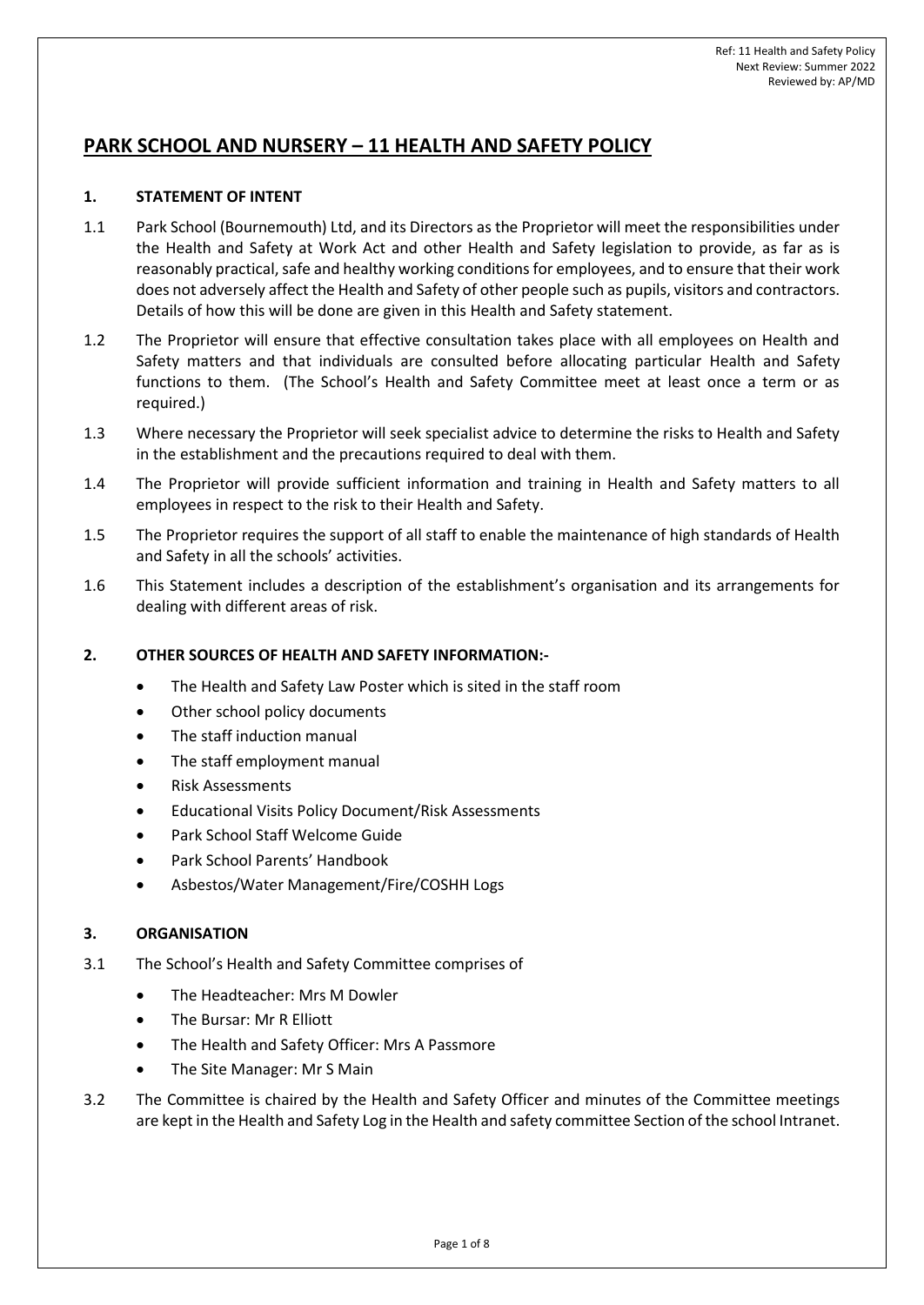## **4. RESPONSIBILITES**

#### **4.1 The Proprietor, Park School (Bournemouth) Ltd, is responsible for:**

- 4.1.1 The formulation and ratification of the establishment's Health and Safety Statement and Health and Safety Policy;
- 4.1.2 Regularly reviewing Health and Safety arrangements (at least annually) and implementing new arrangements where necessary;
- 4.1.3 Ensuring that the site and premises are maintained in a safe condition;
- 4.1.4 Ensuring that risk assessments are made and recorded of all the schools' work activities including those off site which could constitute a significant risk to the Health and Safety of employees or other persons;
- 4.1.5 Ensuring that the statement and other relevant Health and Safety documentation is drawn to the attention of all employees;
- 4.1.6 Prioritising action on Health and Safety matters, seeking further advice where necessary and ensuring that appropriate action is taken;
- 4.1.7 Promoting high standards of Health and Safety within the establishment;
- 4.1.8 Active and reactive monitoring of Health and Safety matters within the school including Health and Safety inspection reports and accident reports;
- 4.1.9 Monitoring contractors, ensuring that only competent, approved contractors are engaged to work on the school site and ensuring they consult the asbestos log;
- 4.1.10 Seeking specialist advice on Health and Safety matters where appropriate.

# **4.2 The Bursar is responsible for Health and Safety governance and oversight within the School on behalf of the School Board.**

#### **4.3 The Headteacher is responsible for:**

- 4.3.1 Contributing to the day to day management of Health and Safety matters in the establishment in accordance with the Health and Safety Policy and ensuring the Health and Safety arrangements are carried out in practice;
- 4.3.2 Ensuring that information received on Health and Safety matters is passed to the appropriate people;
- 4.3.3 Identifying staff Health and Safety training needs and recommending options to the Health and Safety Officer;
- 4.3.4 Monitoring the establishment's Health and Safety standards and ensuring an ethos whereby Health and Safety is given the necessary importance across the staff team.

#### **4.4 The Site Manager is responsible to the Bursar for:**

- 4.4.1 Monitoring contractors on site.
- 4.4.2 Monitoring and approving any working at height.
- 4.4.3 Jointly with the H&S Officer, monitoring, purchasing and maintenance of equipment and materials and ensuring that they comply with current Health and Safety standards;
- 4.4.4 Ensure that all regular checks are carried out in a timely manner and are recorded appropriately in the various logs held in the Bursar's office.
- 4.4.5 Contributing to the day to day management of Health and Safety matters in the establishment in accordance with this policy and ensuring the Health and Safety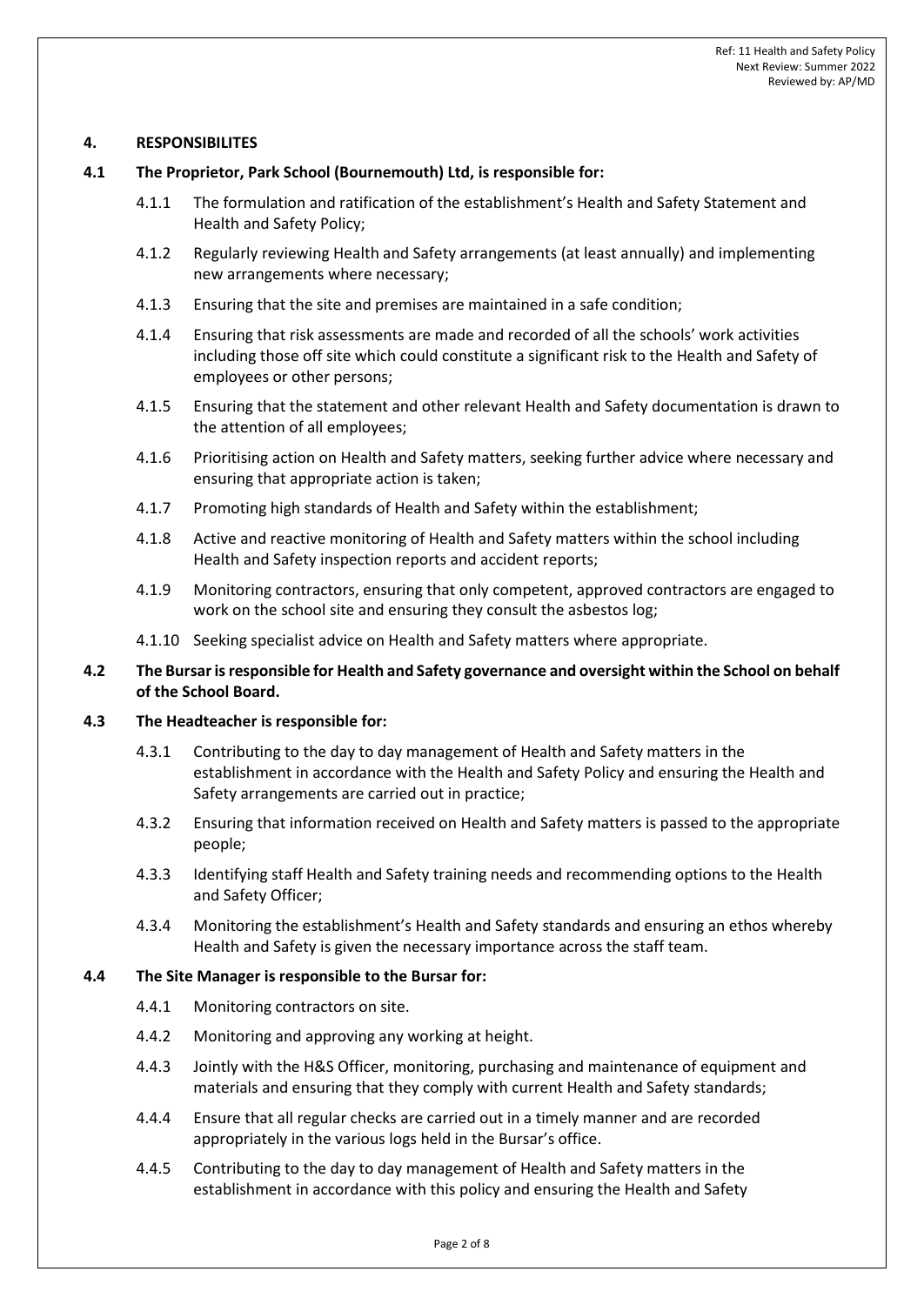arrangements are carried out in practice;

#### **4.5 The Health and Safety Officer is responsible to the Bursar for:**

- 4.5.1 Leading the day to day management of Health and Safety matters in the establishment in accordance with the Health and Safety Policy and ensuring the Health and Safety arrangements are carried out in practice;
- 4.5.2 Attending appropriate Health and Safety Training Courses to enable him/her to discharge his/her duties effectively;
- 4.5.3 Promoting Health and Safety matters throughout the school and assisting the Bursar in the implementation of the School's Health and Safety Procedures;
- 4.5.4 Drawing up the establishment's Health and Safety action plans and agreeing them with the Bursar;
- 4.5.5 Providing feedback on Health and Safety matters to the Health and Safety Committee;
- 4.5.6 Ensuring that Health and Safety Logs are kept up to date;
- 4.5.7 Ensuring that the correct accident reporting procedures are followed and that, where appropriate, accidents are investigated;
- 4.5.8 Arranging termly Health and Safety inspections and ensuring follow up action is completed and that completed reports are sent to the Health and Safety Committee.
- 4.5.9 Ensuring appropriate procedures for authorisation of school visits is followed in terms of Risk Assessment and Health and Safety considerations;
- 4.5.10 Providing Health and Safety induction & other training for all staff;
- 4.5.11 Keeping staff Health and Safety training records up to date;
- 4.5.12 Ensuring (jointly with the Site Manager) that all statutory inspections are completed and records kept;
- 4.5.13 Ensuring that emergency drills and procedures are carried out regularly and monitored for effectiveness;
- 4.5.14 Ensuring that comprehensive risk assessments are carried out, recorded, brought to the attention of staff and regularly reviewed as appropriate.

#### **4.6 Subject Co-ordinators are responsible for:**

- 4.6.1 The day to day management of Health and Safety within their subject in accordance with the Health and Safety policy;
- 4.6.2 Drawing up and reviewing subject policies, procedures and risk assessments regularly (at least once annually);
- 4.6.3 Carrying out regular Health and Safety monitoring inspections of their subject department and making reports to the Health and Safety Officer where appropriate;
- 4.6.4 Ensuring follow up and remedial action is taken following Health and Safety inspections;
- 4.6.5 Arranging for the appropriate subject specific Health and Safety training to be provided to all staff as required;
- 4.6.6 Passing on Health and Safety information received to the appropriate people;
- 4.6.7 Acting on Health and Safety reports from above and below in the hierarchy.

#### **4.7 All staff have responsibility to:**

4.7.1 Take reasonable care for the Health and Safety of themselves and others when undertaking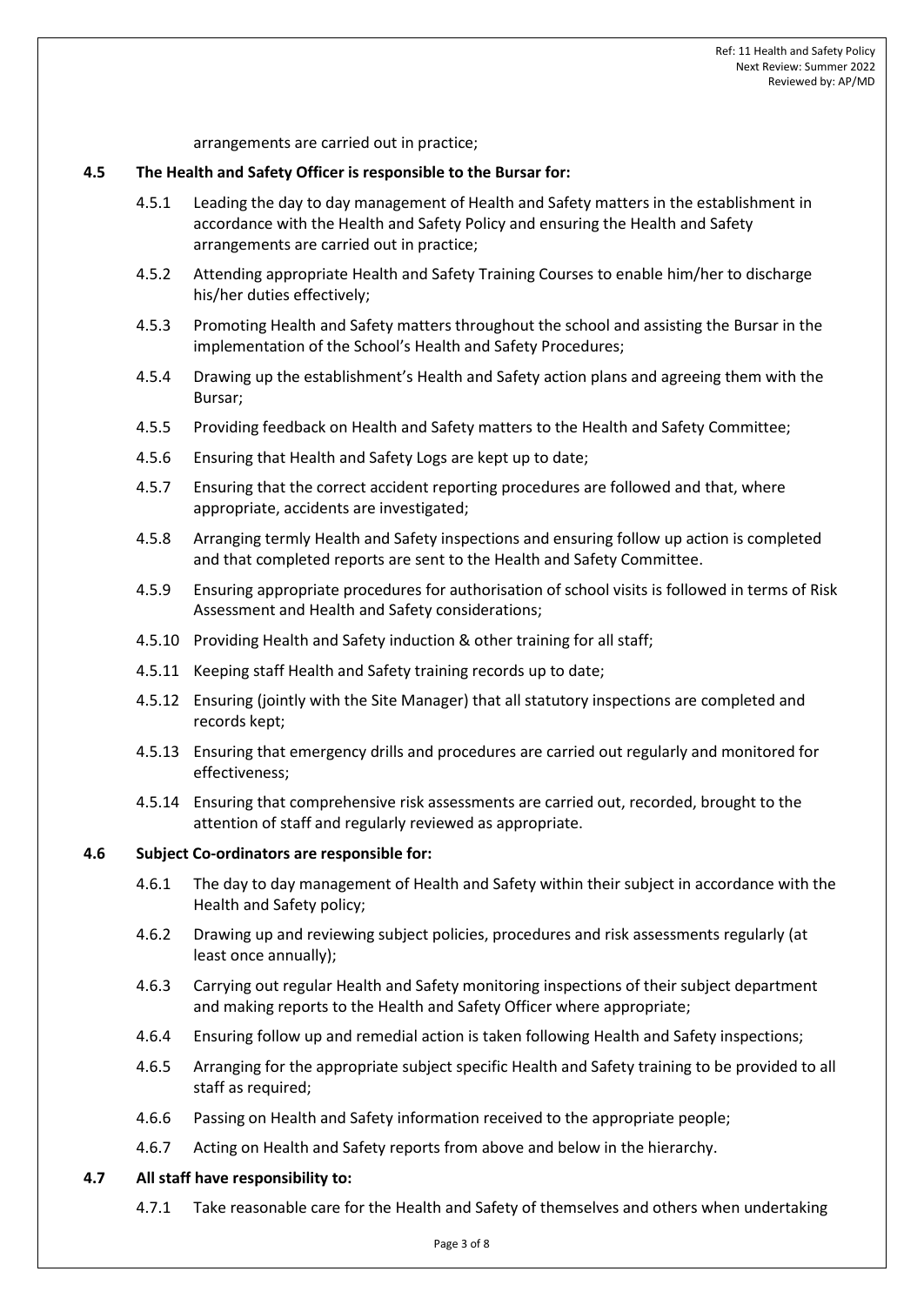their work;

- 4.7.2 Read and follow any Health and Safety policies/ advice/ risk assessments. Employees will be asked to confirm they have read and understood any documents circulated;
- 4.7.3 Checking classrooms/work areas are safe;
- 4.7.4 Checking equipment is safe before use and informing the subject co-ordinator if any piece of equipment needs repairing or replacing if unsafe;
- 4.7.5 Ensuring that any equipment found to be unsafe is immediately placed out of the reach of children;
- 4.7.6 Ensuring safe working procedures are followed, including following/creating appropriate risk assessments and that any control measures are implemented;
- 4.7.7 Co-operating with the Health and Safety Committee on all matters relating to Health and Safety by complying with the Health and Safety policy, and completing and required training;
- 4.7.8 Not intentionally or recklessly interfering with or misusing any equipment or fittings provided in the interests of health safety and welfare;
- 4.7.9 Reporting immediately to the Bursar/Site Manager/Health and Safety Officer any serious or immediate danger;
- 4.7.10 Reporting to the Bursar/ Health and Safety Officer any shortcomings in the arrangements for Health and Safety;
- 4.7.11 Ensure that they only use equipment or machinery which they are competent to use or have been trained to use;
- 4.7.12 Participating in Health and Safety inspections and the Health and Safety committee where appropriate.

## **5. EMERGENCIES**

5.1 The person who discovers the emergency will raise the alarm immediately by the most appropriate means and ensure that the Headteacher, Bursar, Health and Safety Officer and Site Manager are informed immediately and that, where appropriate, the emergency services are summoned. The Headteacher/Bursar/Health and Safety Officer/ Site Manager will liaise with the emergency services when they arrive, take advice from them and provide them with a copy of the building plans.

## **5.2 The Headteacher/Bursar/Health and Safety Officer/Site Manager are responsible for:**

- 5.2.1 Ensuring and supervising (where appropriate ) the controlled evacuation of people from the building or the site to a place of safety,
- 5.2.2 Summoning of the emergency services
- 5.2.3 That a roll call is taken at the assembly point
- 5.2.4 That no-one attempts to re-enter the building until the all clear is given by the emergency services.

## **5.3 Note: The priorities are as follows:**

- 5.3.1 to ensure the safety of all persons, their removal from danger, their care and the application of First Aid and medical treatment where appropriate;
- 5.3.2 to call the emergency services when appropriate;
- 5.3.3 to safeguard the premises and equipment, if this is possible without putting persons at risk.
- 5.4 The Health and Safety Officer is responsible for arranging, recording and monitoring emergency drills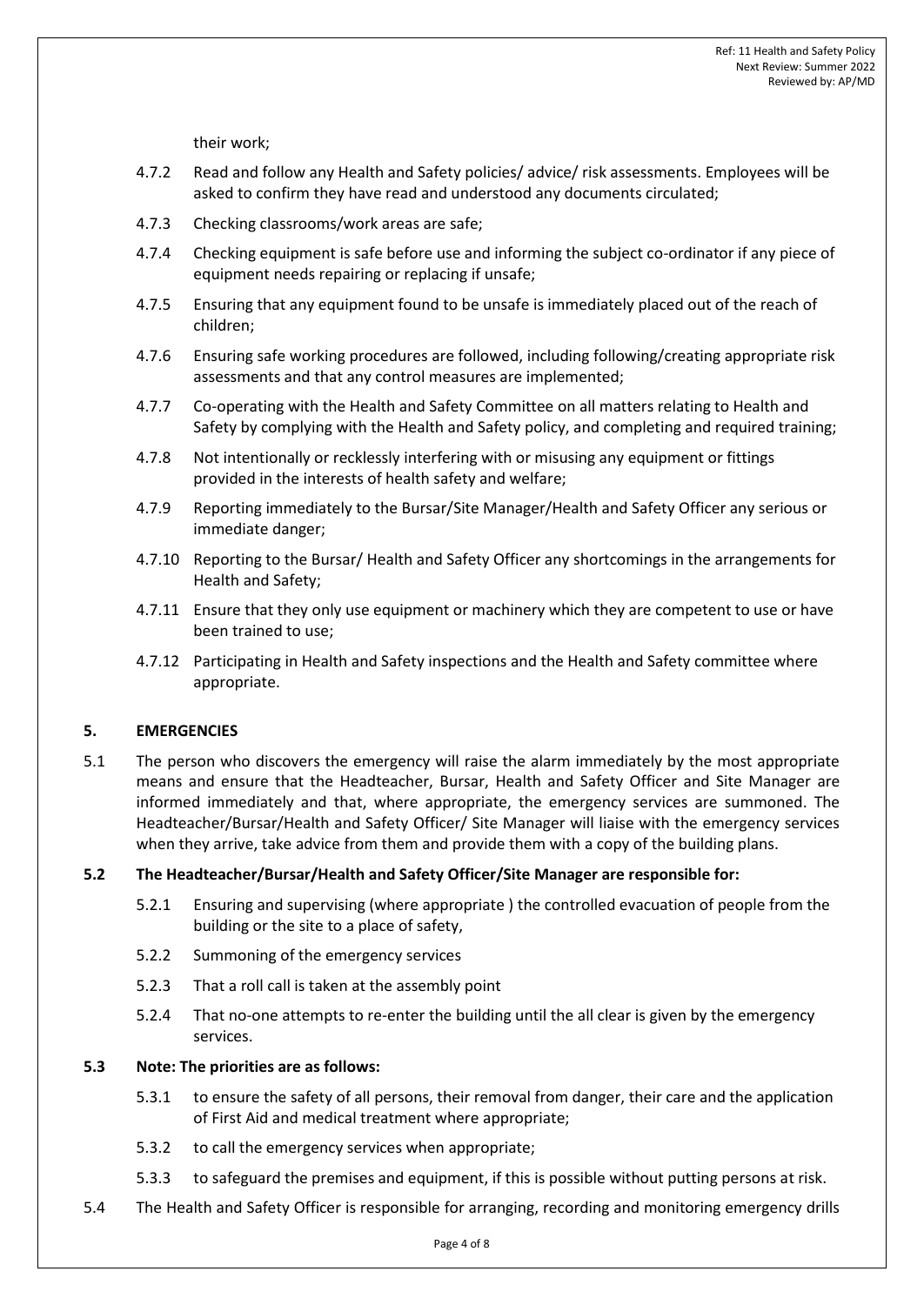at least once per term.

- 5.5 Details of the locations of all hazardous and flammable substances on site in case of emergency are kept in the COSHH file in the Bursars office.
- 5.6 The School has an up to date Fire Risk assessment located in the Health and Safety Committee section of the School Intranet This will be reviewed annually.
- 5.7 Fire safety systems are tested according to regulations and the results of the tests are recorded. Records are kept by the Site Manager along with building plans showing the location of equipment.
- 5.8 All emergency firefighting equipment (for example, fire extinguishers, fire blankets, fire alarm systems, smoke detectors and emergency lighting systems) is checked regularly. Any faults noticed should be immediately reported to the Health and Safety Officer.

## **6. LOCATIONS OF MAIN SERVICE ISOLATION POINTS**

6.1 Building plans (including the locations of the positions of all main service isolation points and the number/use of all rooms) are displayed inside the main entry points to each building and are also available from the Site Manager. These are updated annually or when there is a significant change.

# **7. ACCIDENT, DANGEROUS OCCURRENCE, VIOLENT INCIDENT AND NEAR MISS REPORTING AND INVESTIGATION**

- 7.1 Any employee who witnesses an accident, dangerous occurrence, verbal abuse or actual or threatened violence or a near miss, or to whom one is reported, will make an entry on the appropriate form as soon as possible after the event as follows:
	- 7.1.1 Staff member: Staff accident form available on the School Intranet
	- 7.1.2 Pupil: a pupil accident form, available on the School Intranet or from the Health and Safety **Officer**
	- 7.1.3 Near Miss/incident: Health & Safety Log form, available on the School Intranet or from the Health and Safety Officer
- 7.2 Completed forms are given to the Health and Safety Officer who will liaise with the Bursar/Headteacher, monitor accidents and incidents to identify trends and patterns, and notify the members of the Health and Safety Committee of any repairs / changes that need to be made. The Headteacher will also compare these records with the First Aid, Safeguarding and Pastoral logs to identify any trends. These forms will be used to report any accidents/Dangerous Occurrences reportable under RIDDOR, to the HSE and OFSTED and Child Protection Agencies (EYFS). See Appendix 2 Section 4.6.

#### **8. RISK ASSESSMENT**

8.1 All staff are responsible for ensuring that any significant risks/hazards are identified and controlled or avoided. All risk assessments are reviewed annually or sooner if the risk changes.

## **9. MAINTENANCE OF SITE, PREMISES, HOUSE KEEPING AND HAZARD REPORTING**

- 9.1 All staff must report any hazards or items needing maintenance, e.g. damaged electrical sockets, broken windows, suspected gas leaks, wet or slippery floors immediately to the Site Manager, Bursar or Health and Safety Officer.
- 9.2 Rubbish awaiting collection must never be left where it obstructs escape routes or could aid the production and spread of fire and smoke.

Covid 19 waste- see waste section on the current COVID 19 Risk assessment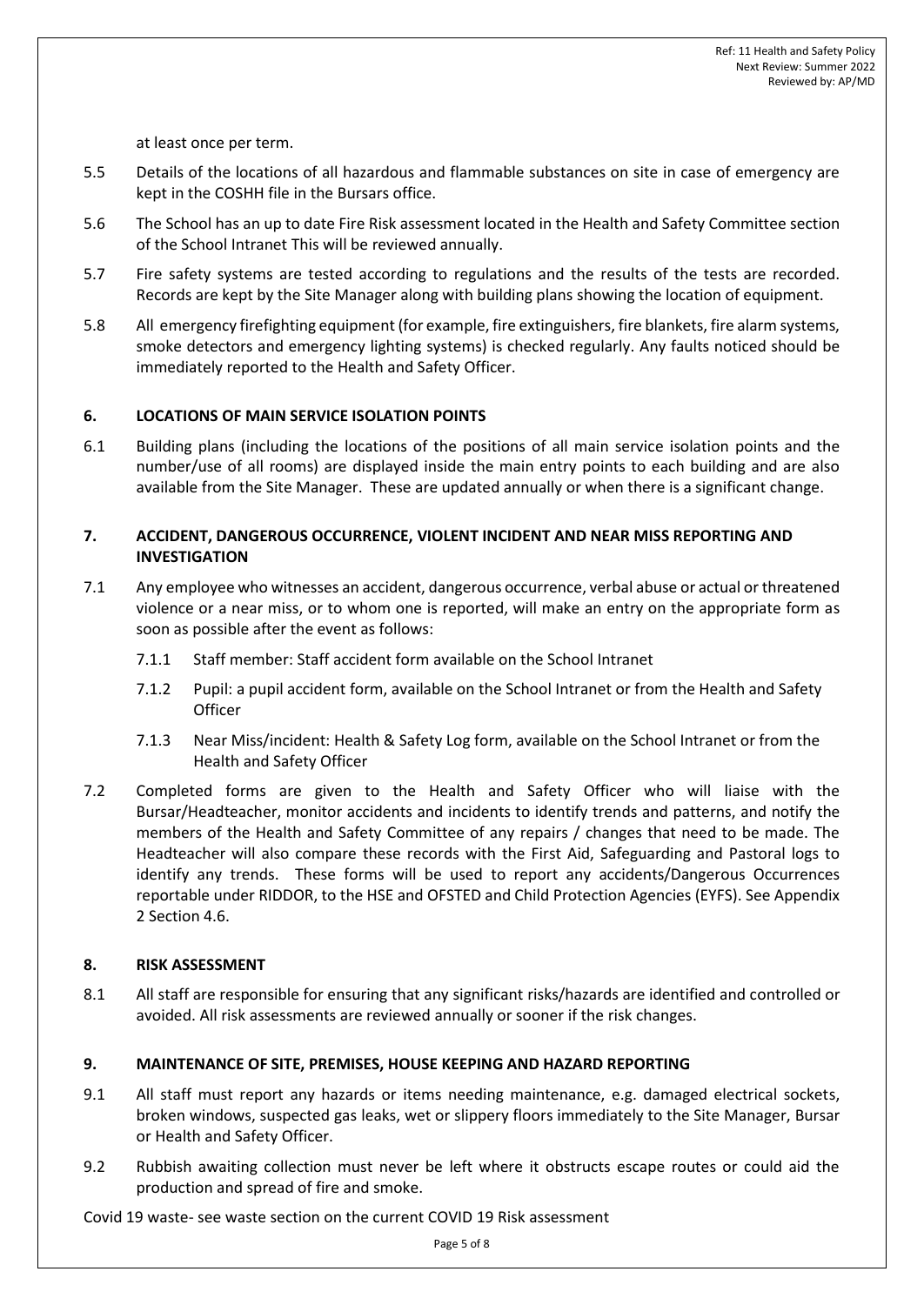## **10. PREMISES SECURITY**

10.1 All staff will follow the School Security guidelines as outlined in the Security/Visitor's Policy in the Policies folder on the Shared Resources Drive.

## **11. SEVERE WEATHER**

11.1 During periods of severe weather, arrangements for maintaining safe access to, from and within the premises (e.g. clearing snow and ice) will be determined by the Headteacher/Bursar

#### **12. HEALTH AND SAFETY TRAINING**

- 12.1 The Health and Safety Officer is responsible for drawing to the attention of all employees the following Health and Safety matters as part of their induction training:
	- 12.1.1 Health and Safety Policy
	- 12.1.2 Education Visits Policy and procedure (if appropriate to their role)
	- 12.1.3 Premises Asbestos Log
	- 12.1.4 Fire and other Emergency Arrangements
	- 12.1.5 Accident Reporting Arrangements
	- 12.1.6 First Aid Arrangements
	- 12.1.7 Safe Use of Work Equipment associated with their Work Activity
	- 12.1.8 Procedures for Hazardous Substances
	- 12.1.9 Water Management Arrangements
	- 12.1.10 Good Housekeeping, Waste Disposal and Cleaning Arrangements
	- 12.1.11 Hazard Reporting and Maintenance Procedures
	- 12.1.12 Special Hazards/Responsibilities associated with their Work Activity including manual handling, use of display screen equipment, Covid 19 precautions
	- 12.1.13 Staff are asked to read policies and risk assessments regularly and confirm their understanding; records are kept.
- 12.2 INSET The Headteacher/Bursar will monitor the need for Health & safety training in consultation with the Health and Safety Officer. Training will then be arranged as required. Employees who feel that they have need for additional Health and Safety training should consult the Headteacher/Bursar.

#### **13. PARTICULAR HEALTH AND SAFETY AREAS AND THEIR CONTROL**

- 13.1 The nominated person will ensure that:
	- 13.1.1 adequate and suitable risk assessments are carried out, followed and monitored,
	- 13.1.2 appropriate training is arranged,
	- 13.1.3 regular checks and maintenance of equipment are carried out
- 13.2 Any queries /further information requests are to be made to the nominated person or the Health and Safety Officer.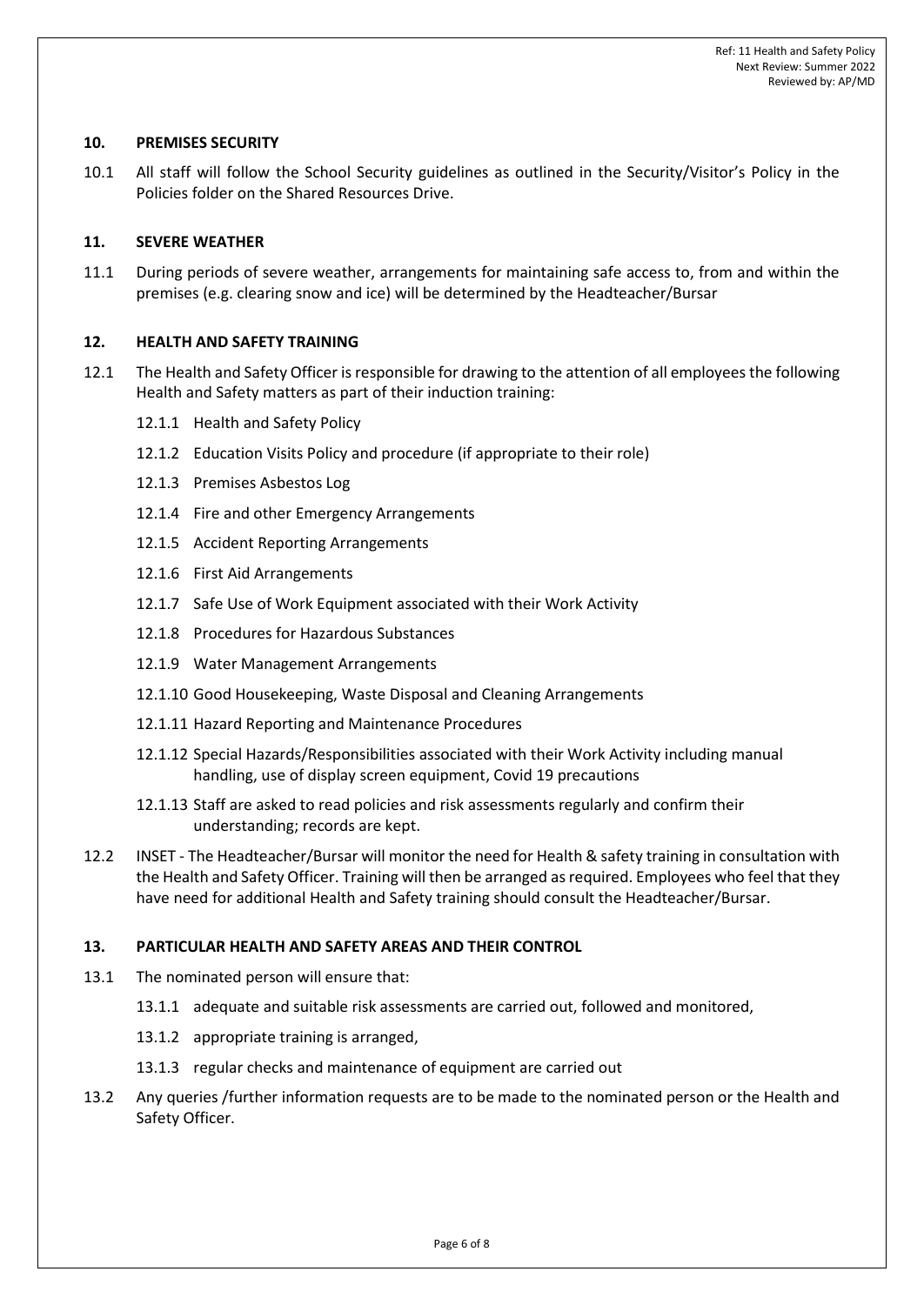| Area                                            | <b>Nominated person</b>             |
|-------------------------------------------------|-------------------------------------|
| <b>Manual Handling</b>                          | Site Manager                        |
| Covid-19                                        | <b>Bursar</b>                       |
| Working at height (inc. ladders)                | Site Manager                        |
| Caretaking and Cleaning                         | Site Manager                        |
| <b>Catering Equipment</b>                       | <b>Chef Manager</b>                 |
| <b>Building maintenance</b>                     | Site Manager                        |
| <b>Grounds Maintenance</b>                      | Site Manager                        |
| <b>First Aid</b>                                | Health and Safety Officer           |
| Fire/ Emergency evacuations                     | Health and Safety Officer           |
| Science                                         | Subject Co-ordinator                |
| Design and Technology                           | Subject Co-ordinator                |
| Art                                             | Subject Co-ordinator                |
| PE                                              | Subject Co-ordinator                |
| <b>Outdoor Play Equipment</b>                   | Site Manager                        |
| Mobile Staging and Seating                      | Site Manager                        |
| Pianos, Organs and Other Musical Instruments    | Subject Co-ordinator                |
| <b>Portable Electrical Appliances</b>           | Site Manager                        |
| Display Screen Equipment (ICT)                  | Subject Co-ordinator                |
| Display Screen Equipmentf                       | Health & Safety Officer             |
| Personal Protective equipment                   | Site Manager / Subject Co-ordinator |
| <b>Hazardous Substances</b>                     | Site Manager / Subject Co-ordinator |
| Asbestos                                        | Site Manager                        |
| Transport                                       | Site Manager                        |
| Noise                                           | Headteacher                         |
| Waste Management                                | Site Manager                        |
| <b>Educational Visits and Journeys</b>          | Health and Safety Officer           |
| Bullying/Harassment                             | Headteacher / Bursar                |
| Lone Working                                    | Headteacher / Bursar                |
| <b>Occupational Health Services/Stress</b>      | Bursar / Headteacher                |
| Hire of the premises out of school hours        | <b>Bursar</b>                       |
| Visitors / School Security                      | Site Manager / School Secretary     |
| Supplies(Purchasing/Procurement and Deliveries) | Site Manager/ School Secretary      |
| Selecting/monitoring Contractors                | CEO/ Bursar / Site Manager          |